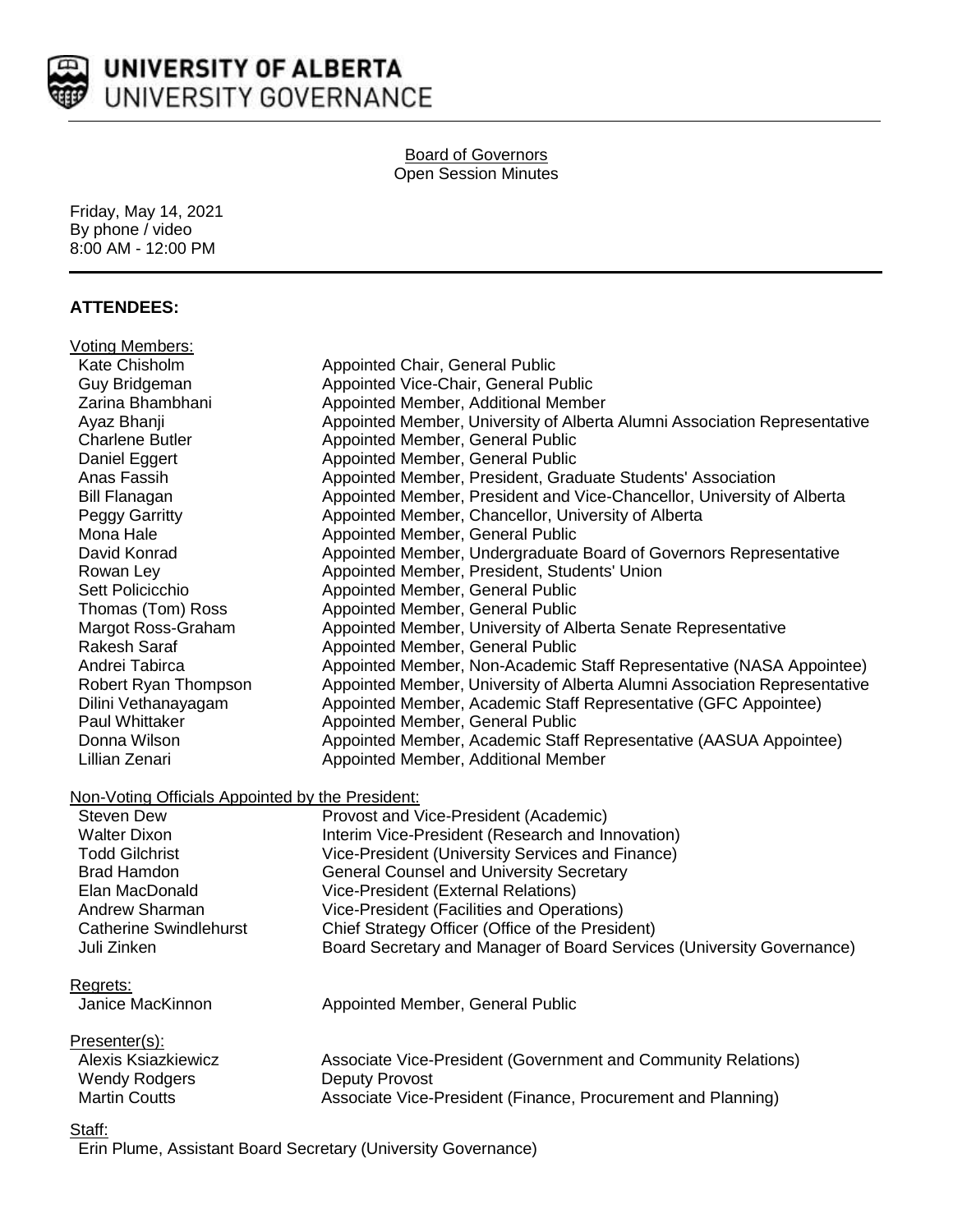The Chair called the meeting to order at 8:00 a.m.

### *IN CAMERA* **SESSION OF VOTING MEMBERS ONLY**

Voting members met, *in camera*.

### **OPENING SESSION**

1. *Chair's Session*

*Presenter(s)*: Kate Chisholm

The Chair welcomed members and guests, and reminded all in attendance that the open session of the meeting was being webcast to observers, per the May 2020 Board of Governors' motion.

The Chair read the following territorial acknowledgement:

The University of Alberta resides on Treaty 6 territory and the homeland of the Métis. This territory is a traditional gathering place for diverse Indigenous peoples whose histories, languages and cultures continue to influence and enrich our community. To acknowledge the territory is to recognize the longer history of these lands. The acknowledgement signifies our commitment to working in Good Relations with First Nations, Métis and Inuit peoples as we engage in our institutional work, uplifting the whole people, for the University for Tomorrow.

### 1a. Call to Order and Confirmation of Quorum

*Presenter(s)*: Kate Chisholm

The Chair called the open session to order and the Board Secretary confirmed that the attendance constituted quorum.

### 1b. *Approval of Open Session Agenda*

Materials before members are contained in the official meeting file.

*Presenter(s)*: Kate Chisholm

The motion was moved and seconded.

THAT the Board of Governors approve the Open Session agenda, as presented.

**CARRIED**

## 1c. Conflict of Interest - Opportunity for Declaration

### *Presenter(s)*: Kate Chisholm

The Chair noted that governance best practice requests that members declare at each meeting whether they may have a conflict related to the agenda and absent themselves from the discussion and voting on that item. She invited members to declare conflicts of interest related to the open session agenda of the meeting. There were no declarations.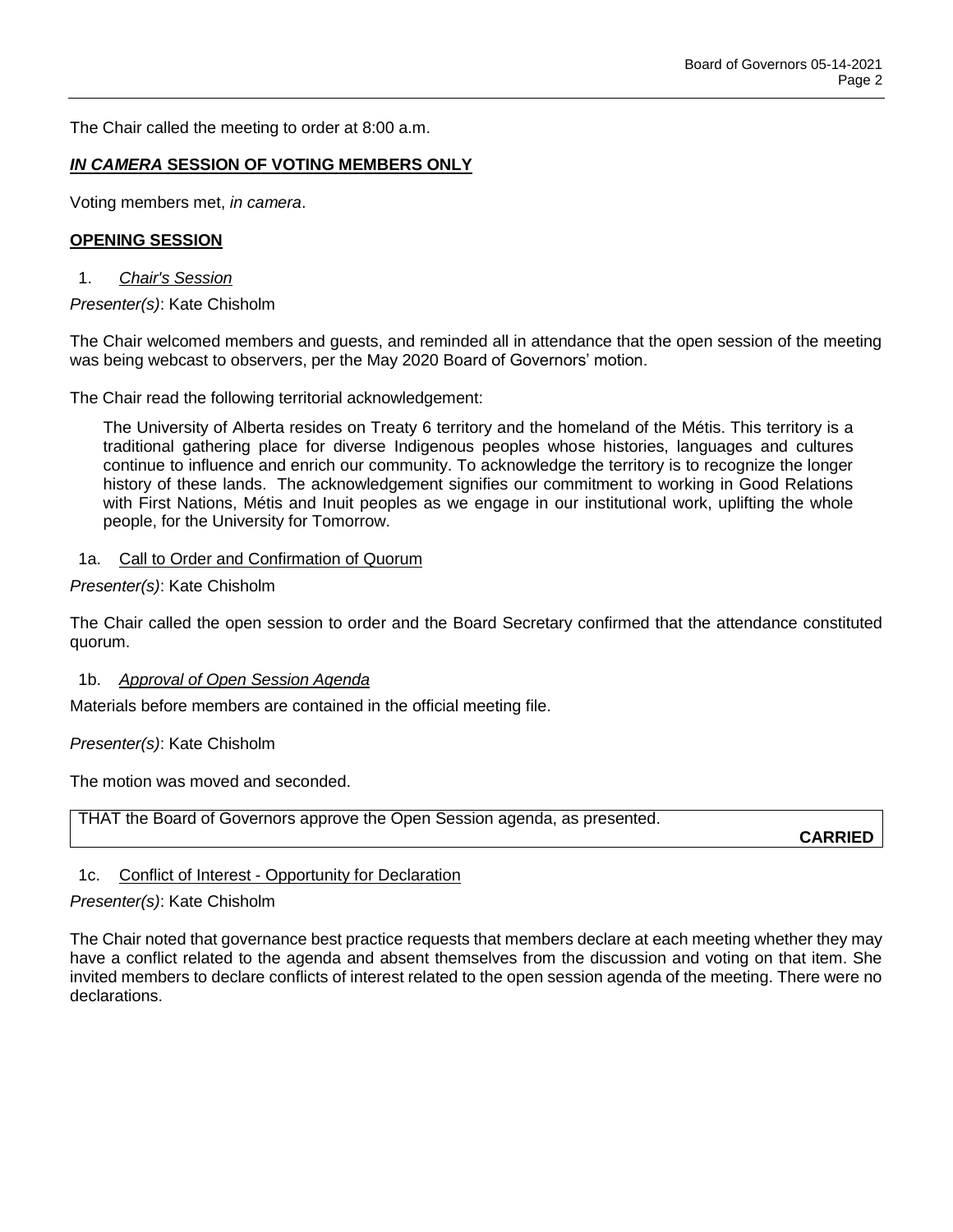## 1d. Chair's Remarks

## *Presenter(s)*: Kate Chisholm

At the request of the Chair, the Chancellor provided an update on plans to honour the life of Derek Roy-Brenneis, former Director of the Office of the Chancellor and Senate, by establishing the Derek Roy-Brenneis Celebration Fund to acknowledge Derek's amazing contributions to the university by providing support for the Senate's U School program as well as the education of Indigenous students.

The Chair welcomed three new members who were attending their first Board of Governors' meeting: Andrei Tabirca, appointed as the Non-Academic Staff representative on the Board for a three-year term on March 30; and the two new student members, who were each appointed for a one-year term on May 1: Rowan Ley, President of the Students' Union, and Anas Fassih, President of the Graduate Students' Association. She congratulated Dave Konrad on his re-election as Undergraduate Student Representative for a second year.

The Chair then briefed members on the second meeting of the Board Governance Committee and the General Faculties Council (GFC) Executive Committee, held in response to a recommendation of the Committee of the Whole of GFC to ameliorate communications between the Board and GFC. She noted that discussions had been candid and constructive toward strengthening the relationship between the two governing bodies.

- 2. *Report of the President*
- 2a. COVID-19 Update
- 2b. Emergency Governance Protocols Decision Tracker

Materials before members are contained in the official meeting file.

*Presenter(s)*: Bill Flanagan

*Purpose of the Proposal*: For information / discussion.

## *Discussion*:

In addition to his written report, President Flanagan provided verbal remarks on Fall 2021 planning given recent additional COVID-19 public health orders; the launch of the Alberta 2030 strategy and the deconsolidation of the university's financial statements from the Government of Alberta's public accounts, which will allow the university to drive economic growth for the province; recent rankings including that the University of Alberta was named a top 100 most sustainable post-secondary institution (Times Higher Education (THE) Impact Ranking) and had risen to #81 out of 19,788 on the Global 2000 List by the Center for World University Rankings; and the election of Rick Sutton, Professor, Computing Science, as a fellow to the Royal Society.

At President Flanagan's request, Andrew Sharman briefed the Board on the university's COVID-19 response, including a recent meeting with the Minister of Advanced Education, continued preparations for return to campus, and a campaign to encourage students, staff, and faculty to get vaccinated.

Mr Sharman and Brad Hamdon responded to questions from Board members regarding: the university's plans in the event of a fourth wave; whether the university would consider an incentive program for vaccinated students; the importance of advancing the Clean Air Strategy to help combat COVID-19 transmission; whether the university could mandate vaccinations for students, staff, and faculty or mandate reporting of vaccination status; how the university was ensuring that students and faculty felt safe to return to campus; and whether equity, diversity, and inclusivity was considered in development of a Clean Air Strategy, particularly related to Indigenous ceremonies.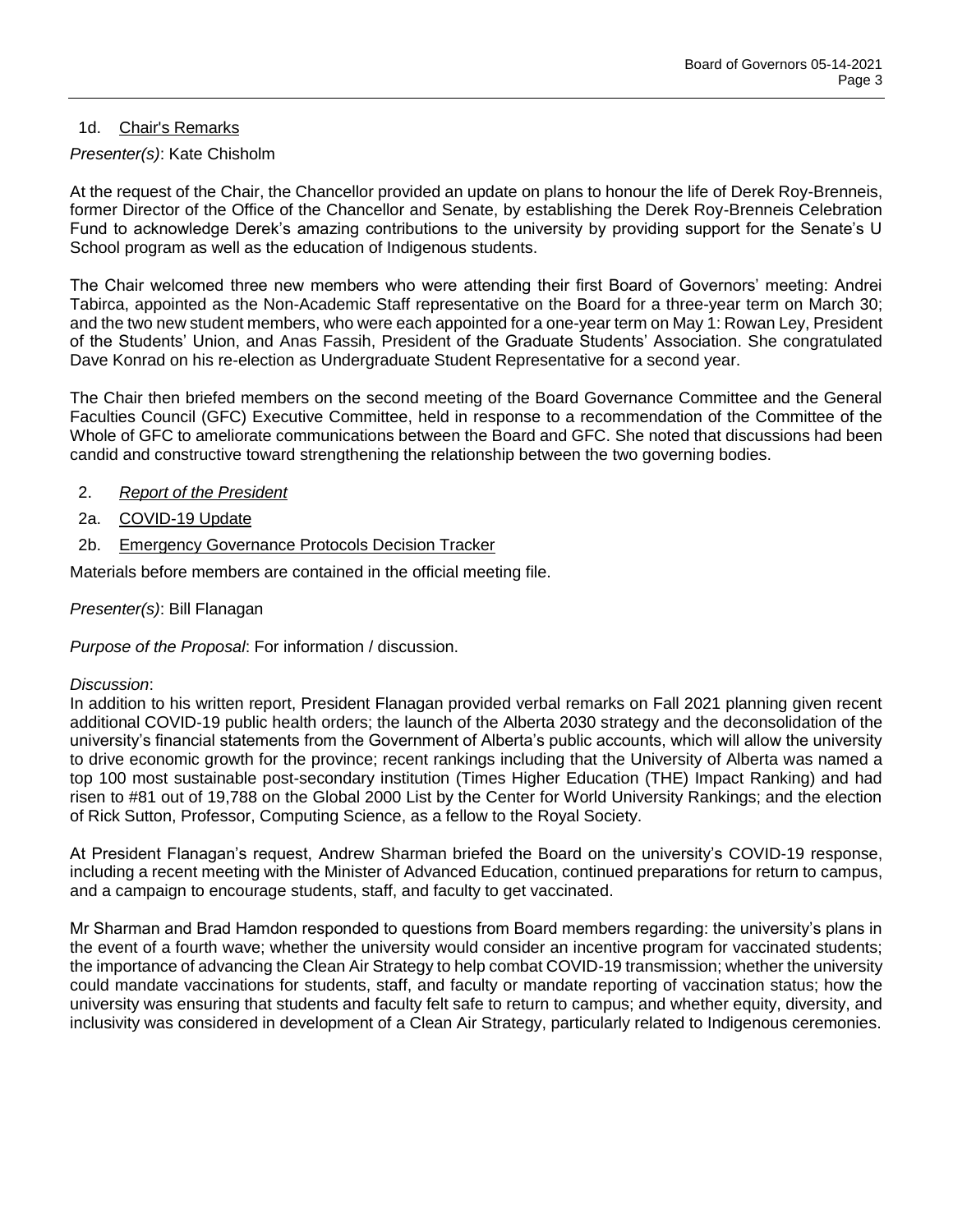*Approval of the Minutes*

3. Approval of the Open Session Minutes of March 12, 2021

Materials before members are contained in the official meeting file.

*Presenter(s)*: Kate Chisholm

The motion was moved and seconded.

THAT the Board of Governors approve the Open Session Minutes of the meeting held on March 12, 2021. **CARRIED**

## **DISCUSSION ITEMS**

## *Report of the Reputation and Public Affairs Committee*

*Presenter(s)*: Paul Whittaker

4. Report of AB 2030 Post-Secondary System Review

Materials before members are contained in the official meeting file.

*Presenter(s)*: Elan MacDonald; Alexis Ksiazkiewicz

*Purpose of the Proposal*: To provide the Board of Governors with the strategy and summary of the Alberta 2030: Building Skills for Jobs post-secondary review, for information and to inform future discussion.

*Discussion*:

Mr Whittaker presented the key goals and objectives of the provincial government's Alberta 2030: Building Skills for Jobs strategy, and considerations and opportunities for the University of Alberta, including that deconsolidation had been secured to reduce red tape and strengthen innovation and entrepreneurialism.

The Board engaged in a discussion of the strategy, including: the significance of its emphasis on research; potential opportunities for improvements, including more support for a sexual violence coordinator as well as needs-based student financial aid; the importance of consistent international branding; and the risks and opportunities of incentivizing faculty to pursue entrepreneurial activities.

*Report of the Finance and Property and Learning, Research, and Student Experience Committees*

*Presenter(s)*: Charlene Butler; Daniel Eggert

5. Metrics Associated with Academic Restructuring (UAT/College Metrics)

Materials before members are contained in the official meeting file.

*Presenter(s)*: Steven Dew; Todd Gilchrist

*Purpose of the Proposal*: To provide an update on the work of General Faculties Council to provide a recommendation to the Board on College metrics.

### *Discussion*:

Ms Butler and Mr Eggert introduced the item and briefed the Board on discussions on the development of college metrics at recent meetings of the Finance and Property and Learning, Research, and Student Experience Committees, including challenges associated with the development of a universal quantitative interdisciplinarity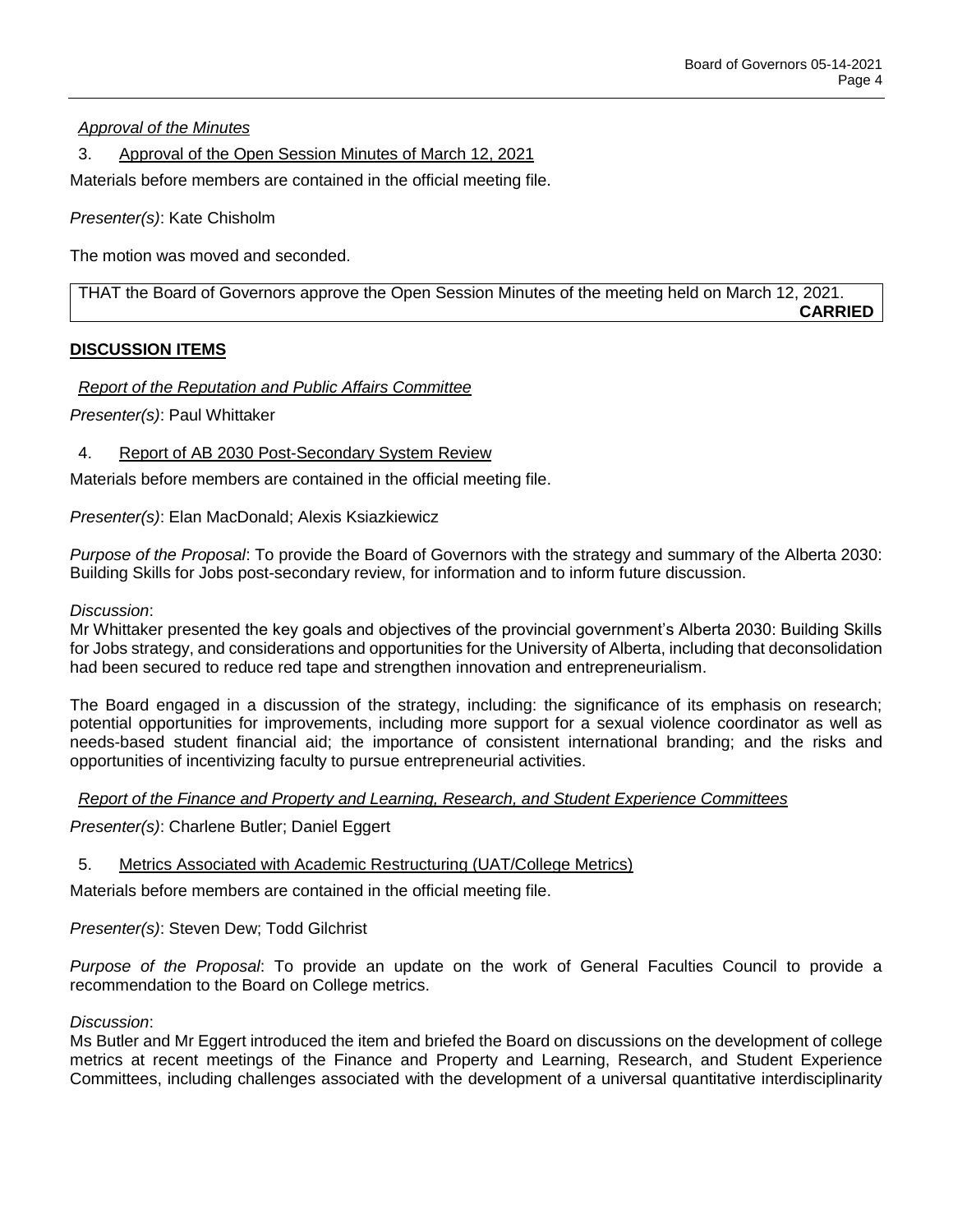metric given diverse contexts across campus, and the Board's reliance on General Faculties Council (GFC) to provide recommendations on that metric.

Dr Dew reviewed next steps for the proposal, including recommendations to the Board in June through the GFC Academic Planning Committee and GFC.

*Report of the Learning, Research, and Student Experience Committee*

*Presenter(s)*: Daniel Eggert

6. Online Programming

Materials before members are contained in the official meeting file.

*Presenter(s)*: Steven Dew; Wendy Rodgers

*Purpose of the Proposal*: The proposal is before the Board to seek input to inform the university's approach to supporting and enhancing online programming going forward.

*Discussion*:

Mr Eggert introduced the item, and Dr Dew briefed the Board on the development of an online programming strategy as part of an overall enrolment growth strategy, noting that this strategy was different than the remote learning recently implemented in response to the COVID-19 pandemic.

Drs Dew and Rodgers responded to questions from the Board regarding: how the university would be addressing concerns raised by students about equity challenges related to online exam proctoring; opportunities to increase access for lifelong learners, Indigenous communities, and high school students; whether the university's current expertise would support the strategy; ensuring professors have adequate training and support; how the university would attract students from other well-established distance learning institutions; the skillset and experience of the consultants; the risk of shifting rather than increasing enrolment; and a recommendation to start broad before narrowing the scope of the strategy.

### **INFORMATION ITEMS**

Materials before members are contained in the official meeting file.

The Chair invited members to review the draft Board Bylaws attached to Item 10, Report of the Governance Committee, and submit any questions or suggested changes to Mr Hamdon or Ms Zinken.

There were no requests from members to discuss the information items listed below.

### *Information Reports*

- 7 Action Arising from Previous Meetings
- 8. Report of the Audit and Risk Committee
- 9. Report of the Finance and Property Committee
	- Integrated Asset Management Strategy Dashboard
- 10. Report of the Governance Committee
	- Draft Board of Governors Bylaws
- 11. Report of the Human Resources and Compensation Committee
- 12. Report of the Learning, Research, and Student Experience Committee
- 13. Report of the Reputation and Public Affairs Committee